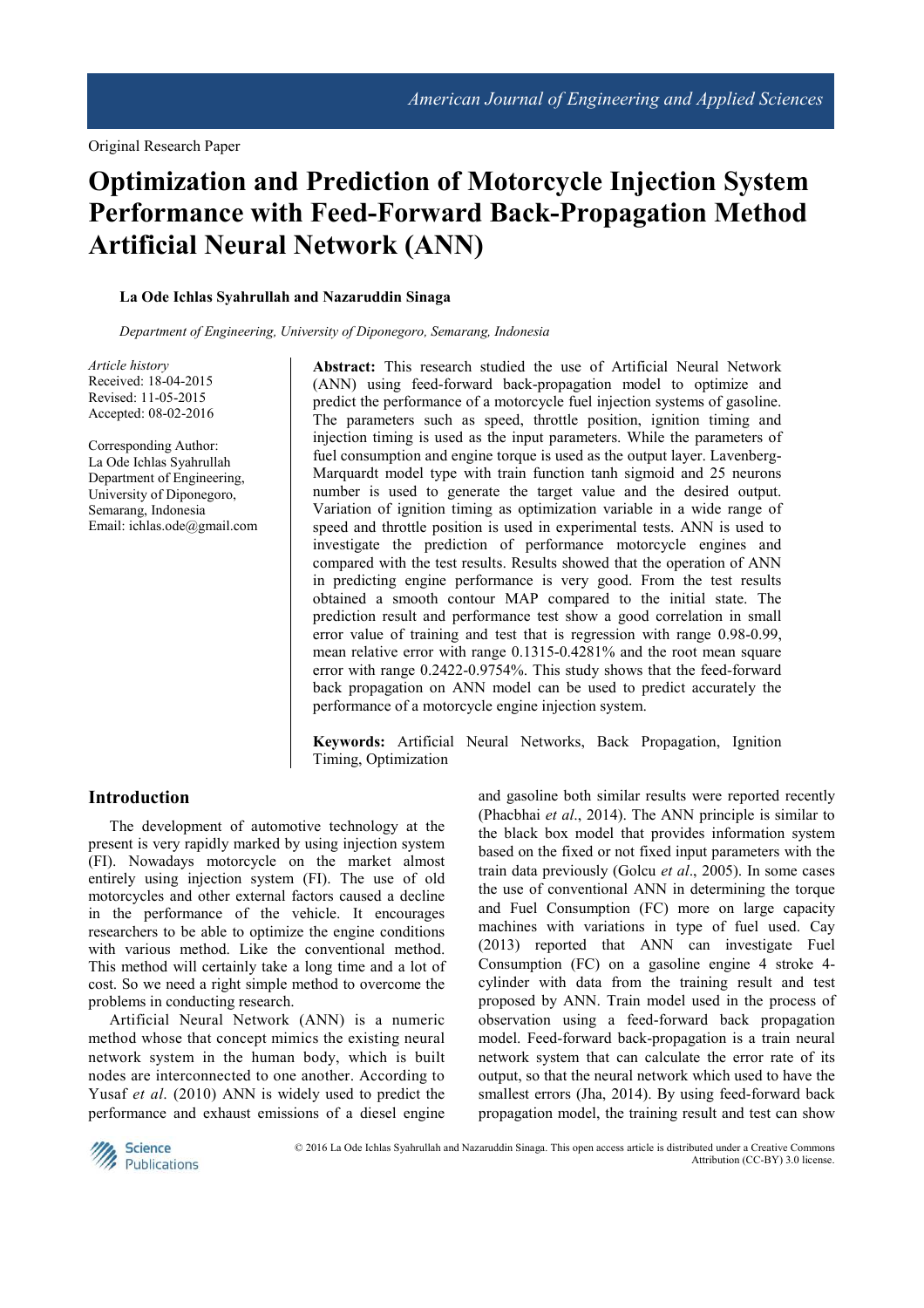a good correlation. ANN also can investigate characteristics of Internal Combustion Engine (ICE) dual-fuel with different fuel mixtures (Jahirul *et al*., 2009). The use of several models of feed forward back propagation selected to predict the performance of this engine. Feed-forward back propagation generally use the model function of Levenberg-Marquardt (LM). In the observation process, models function of LM gives excellent results for predicting engine performance.

To obtain maximum results in predicting the data there are several ways and the way that often done is divide the data which will be in train and will be tested. The possibility that not all the experimental data will be in train. Togun and Baysec (2010) research the use of Artificial Neural Network (ANN) models to predict torque and Brake Specific Fuel Consumption (BSFC) at a gasoline-fueled engine. ANN model is proposed based on that experimental results. Experimental studies completed to obtain data which will be in train and will be in test. Jahirul *et al*. (2013) has shown that from 81 data consists of 63 train data and 18 test data in ANN process. The division multiple train and test data very helpful if there are much of result data so that the experiment will be faster.

Some ANN *variables* such as the number of neurons is also one of the factors of accuracy predictions. Jahirul *et al*. (2009) using ANN to predict the engine performance parameters. The use of Feedforward back propagation model with Levenberg-Marquardt (LM) function model investigated in several variations of hidden neurons. Based on the nonlinear regression value and difference in outcome prediction error of each neuron is very small. The error value in the range of 0.0012-0.0099 and nonlinear regression in range 0.9904-0.9912. By making some variation of neurons with different of not significant error value will be wasting time and memory for calculation.

According to Oguz *et al*. (2010) that by using of numerical analysis or Artificial Neural Network (ANN) to predict the performance of the machine that can be advantageous in terms of time and cost. So that not necessary to repeated testing or guessing own performance that will eventually be re-examined. Because ANN has been very accurate predictions statistically.

In this study, we will investigate the ability of artificial neural network using ANN feed-forward back propagation model with Levenberg-Marquardt function 25 number of neurons model to optimize and predict the performance of a motorcycle fuel injection systems of gasoline on a variety of engine rotation (speed) and opening valve (throttle position). In this case the engine performance parameters as output parameters is fuel consumption and engine torque. The results show that there is a good correlation between the results of experiments with ANN prediction.

# **Experimental Setup**

A motorcycle injection system (FI) of gasoline fuel used in this work. This injection system engine with a displacement volume  $110 \text{ cm}^3$  and a compression ratio of 14.7: 1 is used as the standart operating state. The power of this engine is 6.27 kW at speed 8000 rpm, while maximum torque is 8.68 Nm at speed 6500 rpm which will be operated at range of speed 1500-9250 rpm. Table 1 Summary of motorcycle specifications injection system (FI) that will be tested. The standart data is based on state running on the dynamometer which is connected to the scanner to read the ignition timing and data acquisition to measure the engine's torque. Operating the engine at range of speed 1500- 9250 rpm with engine output concentrations is torque of the engine, Fuel Consumption (FC).

Performance test conducted by the materials. Such as dynamometer EECL-01 as the track of motorcycle injection system. Keihin ECU type with a serial number KZL-C31 is used on this motorcycle to control the parameters of the machine during operation. To know the value of parameters like ignition timing and injection timing required additional tools namely HiDS Scanner to read these parameters. HiDS scanner connected to the motorcycle injection when operating at range of speed 1500-9250 rpm. The condition of the machine is on 29°C so that no environmental factors that affect the performance of the engine. In the motorcycle injection paired a tool namely acquisition data which connected to the signal control tool that reads the signal than the sensors of motorcycle. The incoming signal will be changed by the conditioner signal to the digital system process by DAQ hardware in the form of torque at various speeds. Experimental procedures in detail can be seen in Fig. 1.

Techniques of Artificial Neural Network (ANN) is used to optimize and predict the parameter value of testing machine data. From 640 data sets selected 170 data to train and test. Initial experimental data obtained by conventional measurement without involving ANN. As in Table 2 that is the initial data measurement injection system of motorcycle engine (FI). This 170 data sets is processed and analyzed by the ANN feedforward back propagation model with Levenberg-Marquardt function train model. Neuron number 25 single layer applied to obtain the accurate data.

By entering the input *variables*, namely speeds, throttle position, ignition timing and injection timing obtained from the readings on the scanner HiDS. While to the output *variables* selected Fuel Consumption (FC) and engine torque. The training process is not carried out as a whole but by dividing 170 previous data into 10 terms. This is done to minimize the error in predicting the result of the model ANN.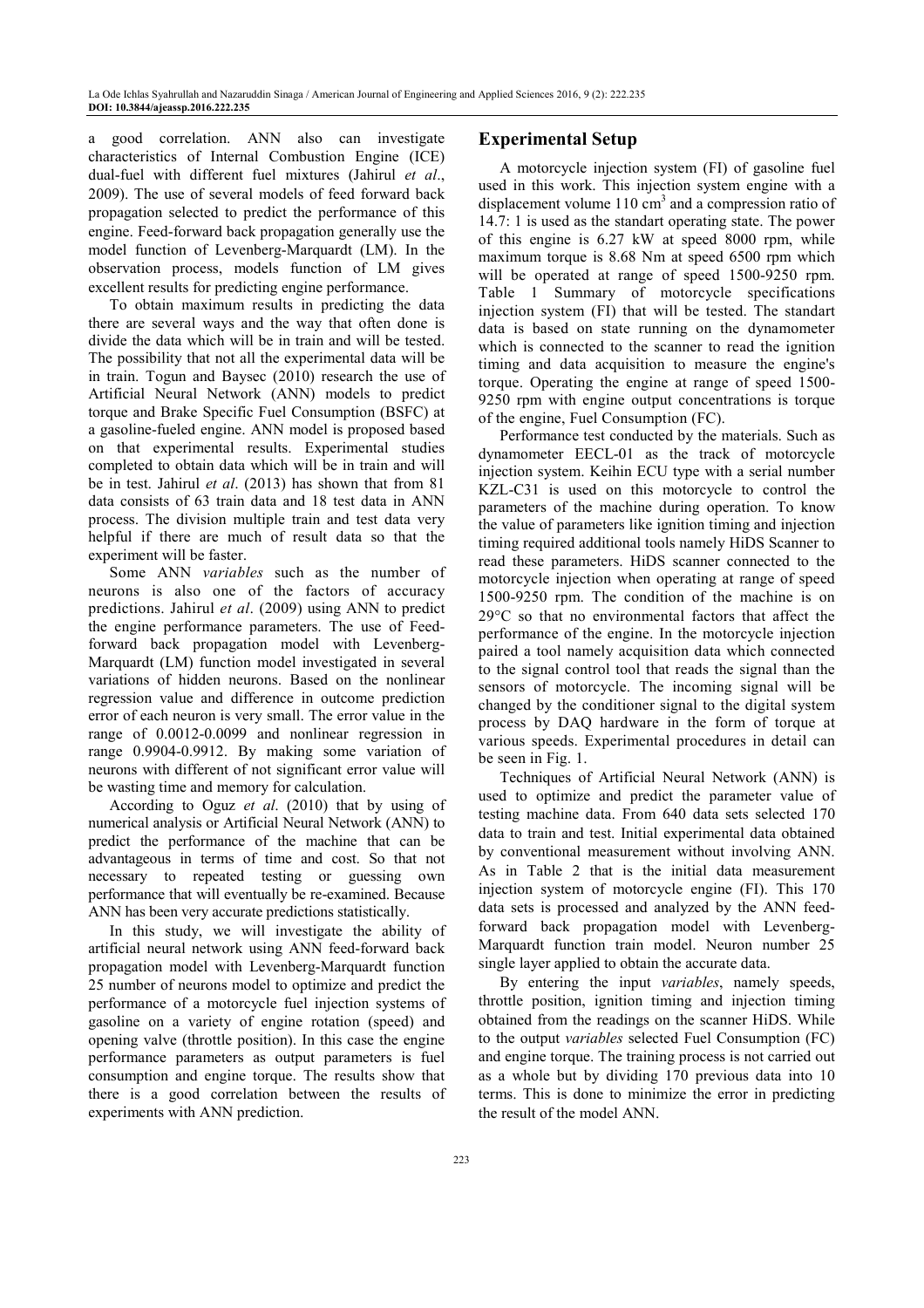

Fig. 1. Schematics of the experimental system. 1. Ignition; 2. Ignition coil; 3. Injector; 4. Electronic Control Unit (ECU); 5. Fuel filter; 6. Fuel tank; 7. Bypass valve; 8. Intake air pressure sensor, Intake air temperature sensor and Throttle position sensor; 9. Engine temperature system; 10. Crankshaft position sensor; 11. Oxygen sensor; 12. Inductive pick up; 13. Signal conditioner; 14. DAQ hardware; 15. Scanner HiDS

Table 1. Specifications engine of the motorcycle fuel injection system

| Characteristics of the engine | Specifications                                         |  |  |  |
|-------------------------------|--------------------------------------------------------|--|--|--|
| Stroke Diameter               | $50.0 \times 55.0$ mm                                  |  |  |  |
| Stroke Volume                 | $108.0 \text{ cm}^3$                                   |  |  |  |
| <b>Compression Ratio</b>      | 14.7:1                                                 |  |  |  |
| Displacement                  | $110 \text{ cm}^3$                                     |  |  |  |
| Motorcycle                    | Automatic Fuel Injection                               |  |  |  |
| Maximum Power                 | 6.27 kW $(8.52 \text{ psi})/8000 \text{ rpm}$          |  |  |  |
| Maximum Torque                | $8.68$ Nm $(0.89 \text{ kgf} \cdot \text{m})/6500$ rpm |  |  |  |
| Engine Speed                  | 1500-9250 rpm                                          |  |  |  |
| Ignition Timing               | 11-55 $\textdegree$ CA (Bell, 1981)                    |  |  |  |

#### Table 2. Ignition timing map of motorcycle fuel injection system Throttle position  $\left(\frac{0}{0}\right)$

| Speed (rpm) | THE LOCAL POSITION ( $70$ ) |      |      |      |      |      |      |      |      |      |
|-------------|-----------------------------|------|------|------|------|------|------|------|------|------|
|             | 10                          | 20   | 30   | 40   | 50   | 60   | 70   | 80   | 90   | 100  |
| 1750        | 15.0                        | 15.5 | 15.0 | 15.0 | 15.0 | 15.0 | 15.0 | 15.0 | 15.0 | 15.0 |
| 2000        | 17.0                        | 16.5 | 16.5 | 16.5 | 16.5 | 16.5 | 16.0 | 16.0 | 15.5 | 15.5 |
| 2500        | 21.0                        | 18.0 | 18.0 | 17.5 | 19.0 | 17.5 | 17.0 | 17.0 | 17.0 | 17.0 |
| 3000        | 25.0                        | 20.5 | 21.0 | 19.0 | 21.5 | 19.5 | 19.0 | 18.5 | 18.0 | 18.0 |
| 3500        | 31.5                        | 26.5 | 25.0 | 21.0 | 24.0 | 21.0 | 21.0 | 20.0 | 19.5 | 19.5 |
| 4000        | 35.0                        | 29.5 | 26.0 | 22.0 | 24.0 | 23.0 | 22.0 | 22.0 | 21.0 | 21.0 |
| 4500        | 39.0                        | 32.5 | 28.5 | 24.0 | 25.5 | 24.5 | 24.0 | 23.0 | 22.0 | 22.0 |
| 5000        | 43.5                        | 36.0 | 30.5 | 27.0 | 26.5 | 26.0 | 25.0 | 25.0 | 22.0 | 22.0 |
| 5500        | 47.0                        | 39.0 | 32.0 | 29.0 | 27.5 | 26.5 | 25.5 | 25.0 | 23.5 | 22.0 |
| 6000        | 49.0                        | 42.0 | 34.0 | 31.5 | 29.5 | 28.5 | 26.5 | 25.5 | 24.0 | 22.0 |
| 6500        | 50.0                        | 44.0 | 35.5 | 32.0 | 30.0 | 29.5 | 27.5 | 26.0 | 24.0 | 22.5 |
| 7000        | 50.0                        | 46.5 | 36.0 | 32.5 | 31.0 | 30.0 | 27.5 | 26.5 | 24.5 | 23.0 |
| 7500        | 50.0                        | 48.5 | 36.5 | 33.0 | 31.5 | 31.0 | 28.0 | 26.5 | 25.0 | 23.0 |
| 8000        | 50.0                        | 49.0 | 37.0 | 34.0 | 33.5 | 32.0 | 28.5 | 26.5 | 26.0 | 24.5 |
| 8500        | 50.0                        | 49.0 | 40.0 | 37.0 | 35.5 | 33.5 | 29.5 | 28.5 | 27.5 | 26.5 |
| 9000        | 50.0                        | 49.0 | 40.0 | 37.0 | 37.0 | 36.0 | 33.5 | 32.0 | 31.0 | 29.0 |
| 9250        | 50.0                        | 49.0 | 40.0 | 38.0 | 37.0 | 36.0 | 34.0 | 32.0 | 31.0 | 31.0 |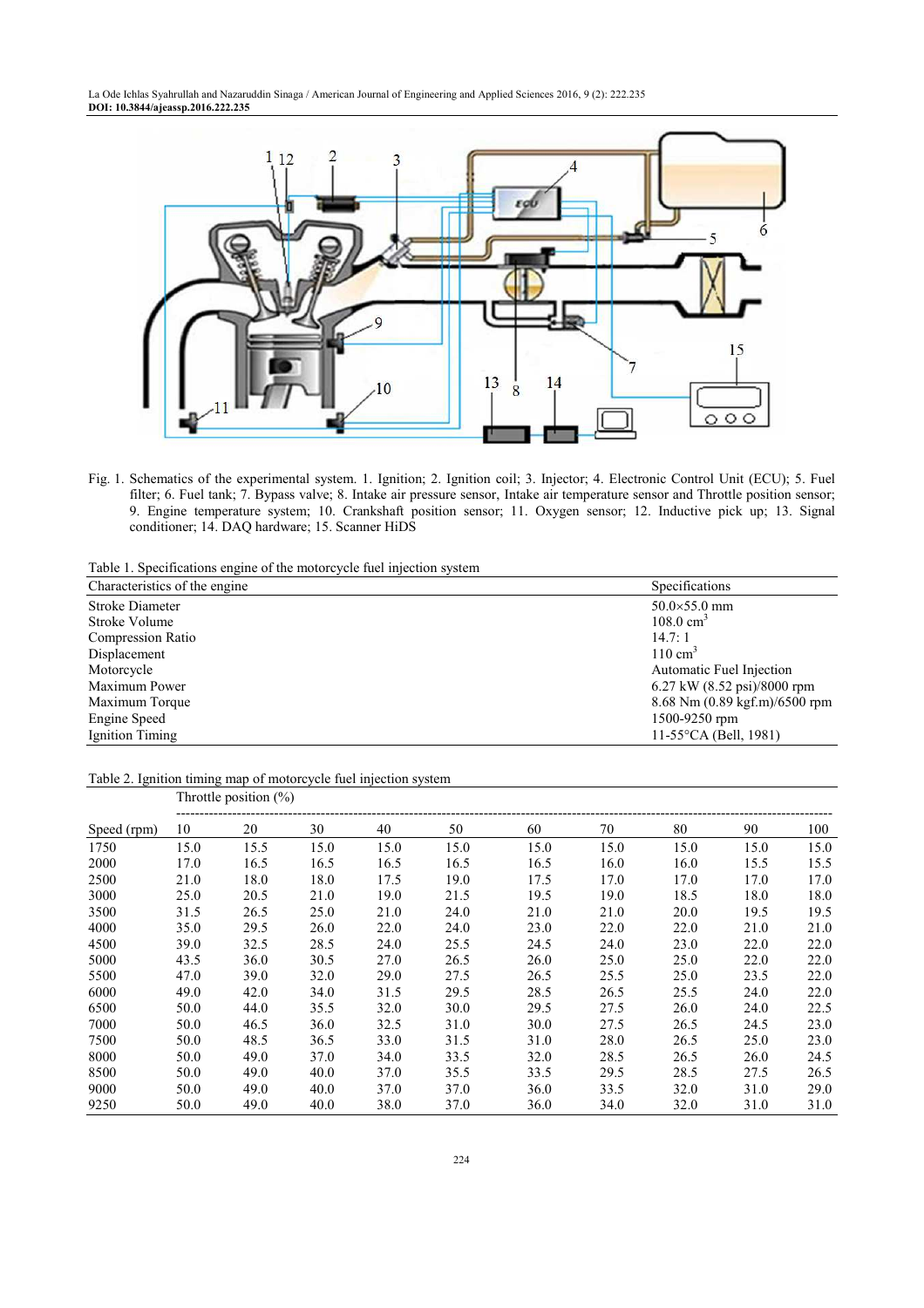Optimization is done by advancing the ignition timing starts from  $+2$  to  $+5^{\circ}CA$  then do the training back to obtain the next predict results. Testing was conducted to obtain the accuracy prediction of ANN.

# **Theory and Methods**

# *Injection System (FI)*

The injection system is a system that supplies fuel to use injector on orders of Electrical Control Unit (ECU). Electronic Control Unit (ECU) is an intelligent electronic device that capable of processing multiple input data from the sensors to provide the appropriate output to improve the quality of combustion. Volume and time of spraying fuel (gasoline) injected directly into the combustion chamber electronically (Heywood, 1988). Injection system (FI) with the fuel injection process occurs at the end of the intake manifold before entering the inlet valve when the inlet valve is open. Ideally, the system (FI) should be able to supply the amount fuel varies, so that changes in the operating conditions of the engine work can be achieved with optimum engine work (Bell, 1981). Optimal conditions of a machine can be seen from the performance value of the machine itself.

Engine performance is the ability of the machine to do the rounds to generate energy and power. To determine the level of engine performance in apply the ANN model selected based on parameters that take affect such as: Fuel consumption, torque and power. One of injection system vehicle performance is determined by the length of the ignition timing and injection timing (Kullolli *et al*., 2014).

# *Effect of Ignition Timing to Engine Performance*

Li *et al*. (2010) has shown that ignition timing greatly affects the performance of a machine. To get the maximum power of the engine, the air-fuel mixture compressed should give the maximum pressure at the beginning of the expansion step, so that the combustion must be started before the piston reaches Top Death Center (TDC). To achieve maximum power can only be achieved if the ratio of air and fuel right and also with the right time too. Modify the ignition timing by advancing the ignition timing to obtain a more optimal performance (Zareei and Kakaee, 2013). This is done because there is a time lag between the arcing sparks with the onset of combustion of fuel and also depends on the nature of combustion properties of each fuel has a specific time to end the combustion process. The ignition timing control that regulates the working process of motorcycle engine.

Ignition timing and injection timing plays an important role in performance, fuel consumption and pollution formation. Injection timing affects the ignition delay due to temperature and pressure changes significantly close to the Top Dead Point (TDC). By advancing injection timing, the initial air temperature and lower pressure so that the ignition delay will be increase temporarily slowed closer with TDC when the air temperature and pressure were slightly higher, resulting in shorter ignition delay (Mohan *et al*., 2013). However, slowing down or advancing injection timing beyond certain limits which varies of the machine can cause of a poor combustion. Rahman *et al*. (2014) has shown that injection timing also has a strong effect on the performance of the engine, especially on fuel consumption and engine torque. While the length (duration) injection will varies depending on the engine working conditions. When injection takes a long time of duration, then the amount of fuel will be more and more.

# *Artificial Neural Network Modeling*

ANN typically consists of input layer, hidden layer and output layers. The information contained in the input layer is mapped to the output layer through the hidden layer (Ilangkumaran *et al*., 2015). Each node on each layer has an error rate, which will be used for the training process. Neural network with layers has a concept of work as follows: Specific output of neurons is a function of the input weight function, neurons reflection and activation function. Figure 2 shows the basic artificial neurons of the hidden layer. In a simple form, each single neuron is connected to other neurons from the previous neuron continuously adapted to it's synaptic weight:

$$
S_i = n = \sum_{j=1}^{n} x_i w_{ij} + b_j
$$
 (1)

Which is:

$$
y_{j} = f(n) = f\left(\sum_{j=1}^{n} x_{i} w_{ij} + b_{j}\right)
$$
 (2)

In Equation 1 and 2 are the general equations that underlie ANN model process with  $S_i$  is activation function used.  $X_i$  is input *variables* selected in the model.  $W_{ii}$  is the amount of weight that selected by random and  $b_j$  is the refractive adaption of each weight.

ANN modeling in predicting an engine case is based on relationships corresponding function in order to obtain the best correlation. The selection of neuron number is not take effect if the parameters of input and output as in Fig. 3 shows an illustrative example of a network topology with 4 input *variables*, 25 neurons and 2 output are interconnected to configure a specific network. ANN as mediator determines target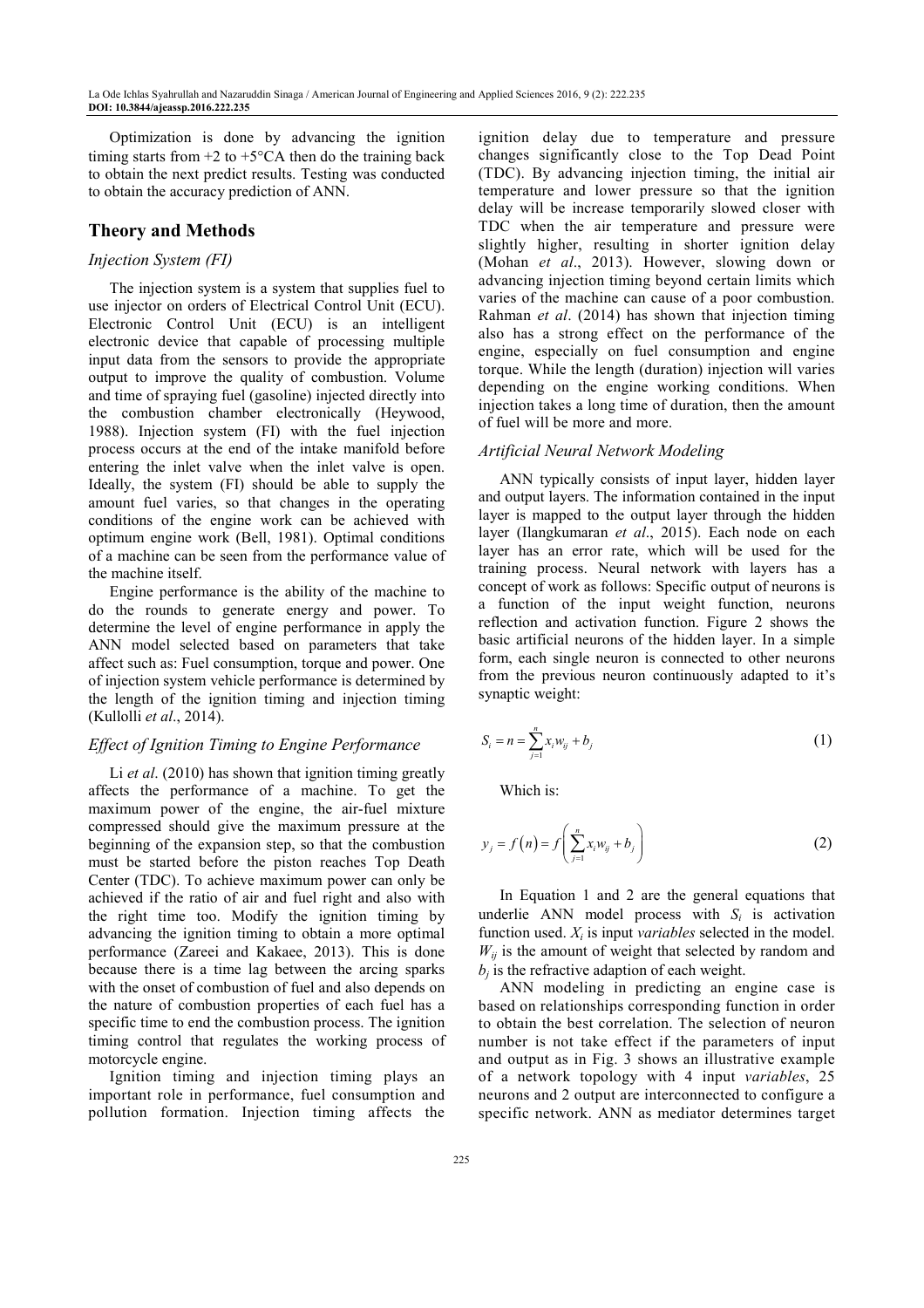of in out and output correlation results from the calculation of training function namely feed-forward back propagation. Feed-forward back-propagation is one of computing program for the application of a neural network that is widely used to solve non-linear problem and network multiplayer by generalize the Widrow-Hoff equation (Principe *et al*., 1999). Neural network must be train again and again with the corresponding input pattern, so that the neural network can recognize that patterns and gained weight and also refrection of each layer with the smallest error because the weakness of feed-forward backpropagation which is:

- Feed-forward back-propagation can recognize the input pattern that has been taught but cannot recognize the new input pattern
- In recognizing the new input pattern, the pattern must be train so that the old pattern will be forgotten
- Initiation of weight is entering the weights and refrection values for each layer with random numbers

Feed-forward back-propagation generally uses binary sigmoid function and bipolar sigmoid function. Usually the basic shapes used in back-propagation models are feed-forward and Levenberg-Marquart (LM) with training function tanh sigmoid that is (Jha, 2004; Sayin *et al*., 2007):

$$
\sigma(t) = \tanh(t) = \frac{e^t - e^{-t}}{e^t + e^{-t}}
$$
\n(3)

The derivatives is:

$$
\frac{d\sigma(t)}{dt} = 1 - \tanh^2(t) = \sec h^2(t) = 1 - \frac{\left(e^t - e^{-t}\right)^2}{\left(e^t + e^{-t}\right)^2}
$$
(4)

In Equation 3 and 4 shows  $σ(t)$  as a target to be achieved. The target is based on a training function that reached from the initial weight that was given by input.

While t is the neuron's target to calculated as the weight initialization of weight output.

That accuracy targets reached are visible on the error value during iteration. The value of the correlation error prediction is determined by the results of error value on ANN model to obtain the optimal and the best result. There are 3 criteria R, RMSE and MRE chosen to evaluate the network to find the optimal solution as follows:

$$
R^{2} = 1 - \left(\frac{\sum_{j} (t_{j} - o_{j})^{2}}{\sum_{j} (o_{j})^{2}}\right)
$$
 (5)

$$
RMSE = \left(\frac{\sum_{j}^{n}(t_j - o_j)}{n}\right)
$$
 (6)

$$
MRE = \frac{1}{n} \sum_{i=1}^{n} \left| 100 * \frac{(t_j - o_j)}{t_j} \right| \tag{7}
$$

Which are  $t_j$  is amount the targets,  $o_j$  is number of output and n is the number of neurons. Three 3 standard criteria of R, RMSE and MRE selected to evaluate various network (R is an error, RMSE is root mean square error and MRE is mean relative of error. A numerical analysis of the network response and the corresponding target to study more precisely the response network (Shojaeefard *et al*., 2012). The best prediction results have been selected from the smallest error with the regression close to 1. It means that the value among achieved target against output showed good accuracy.



Fig. 2. A Basic artificial neuron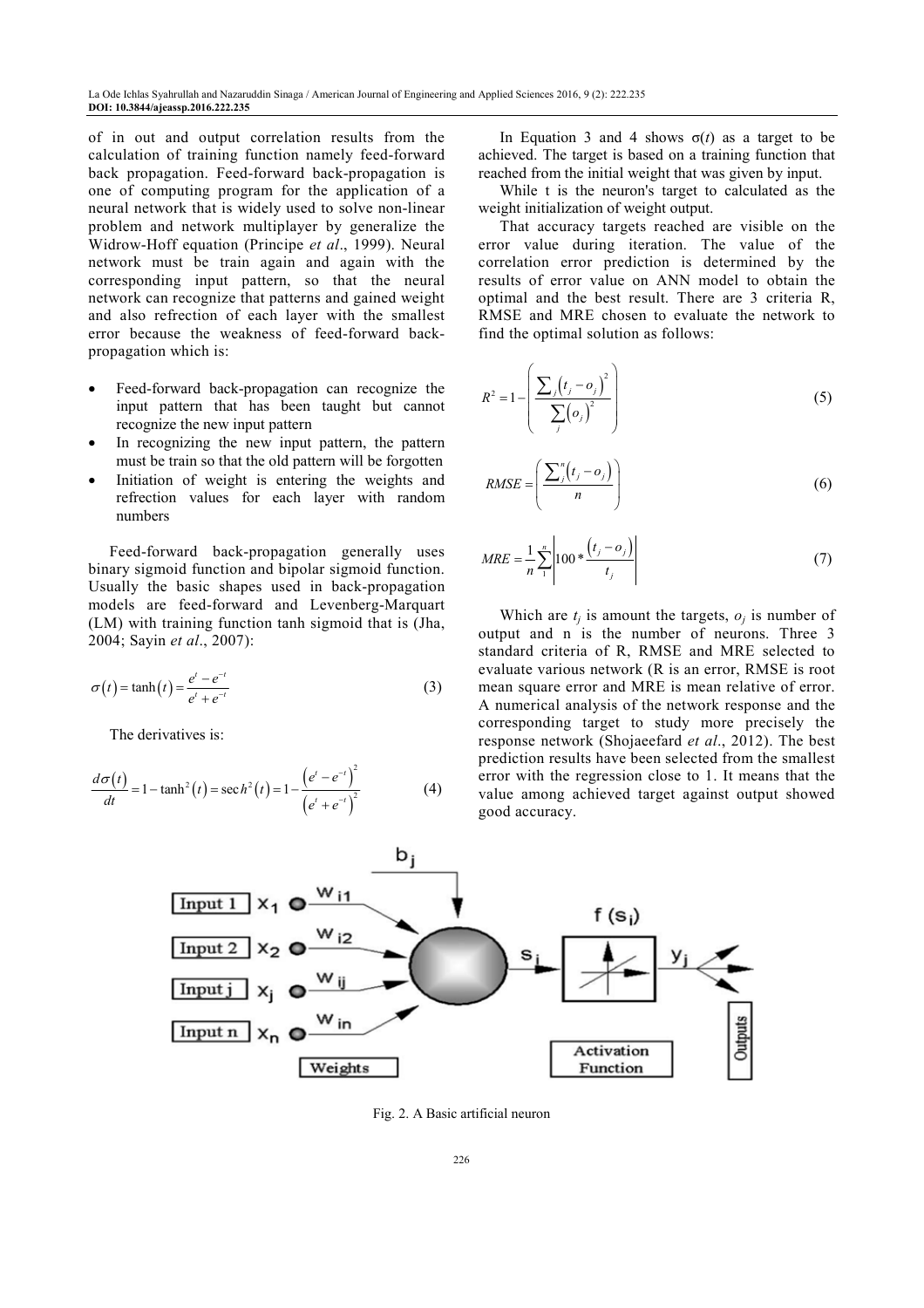

Fig. 3. ANN with network topology



Fig. 4. (a) Fuel Consumption (FC) Map of motorcycle injection system; (b) Engine torque map of motorcycle injection system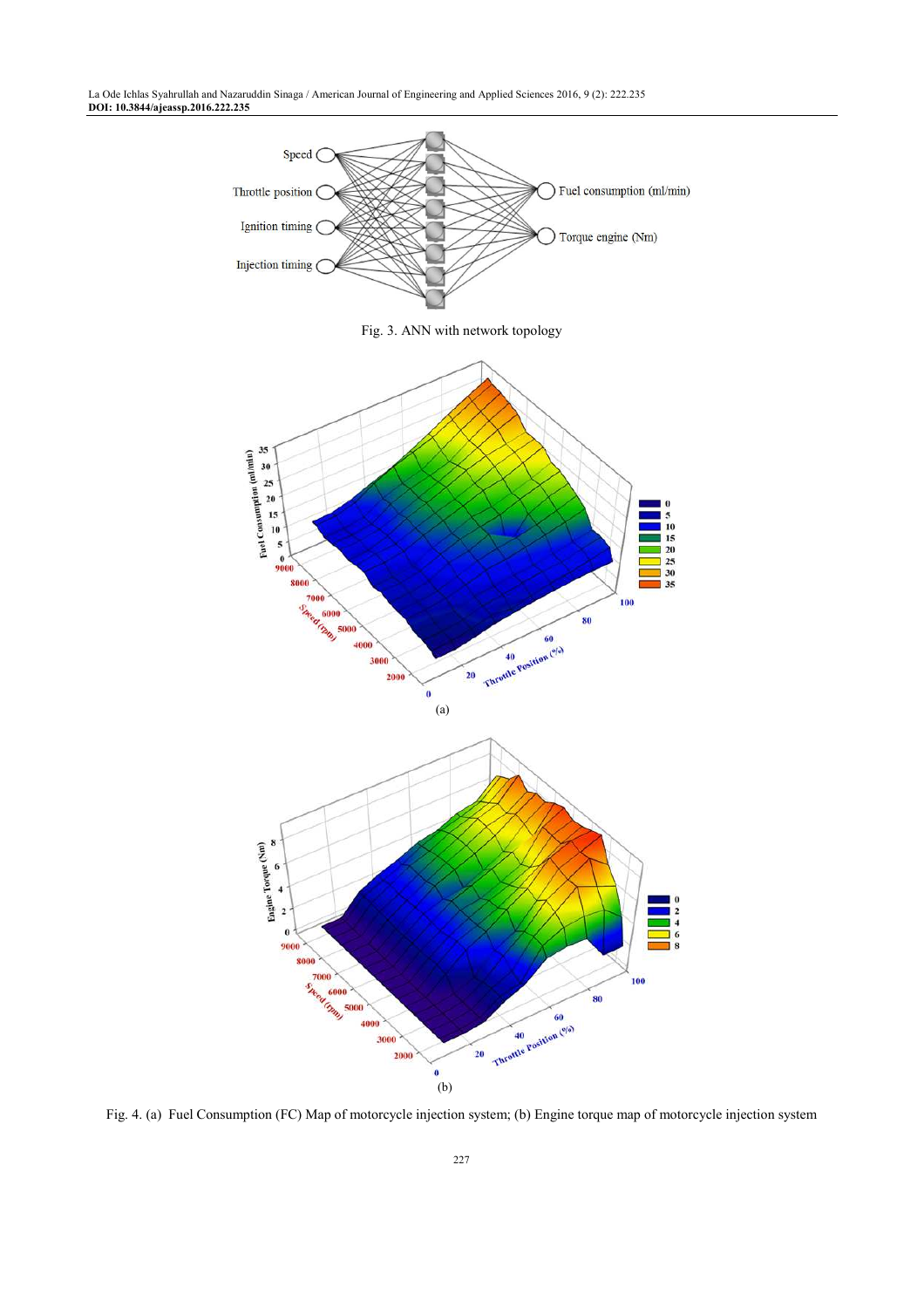

Fig. 5. (a) Fuel Consumption (FC) Map test results ANN ignition +2°CA; (b) engine torque map test results ANN ignition +2°CA

Contour MAP engine torque against speed and throttle looks rough. So, we need optimization using ANN method. Imperfect combustion as the impact of control ignition timing and injection timing is not appropriate.

Figure 5b shows the contour MAP engine torque on the speed variation and throttle position where the engine ignition timing is advanced 2°CA. The result is a significant increase in torque occurs at speeds and forming a smooth contour. Fuel consumption is also changing as a result of an increase in torque. On Fig. 5a shows a fairly smooth contour MAP compared to the initial state in which Fig. 4a Fuel consumption decline on speed of 4500 rpm at throttle position 70%. Correlation of predictions result and experimental for engine torque and fuel consumption in Fig. 8a and 10a show good results for the ignition timing is advanced 2°CA. Test points are formed as a result of this relationship approach the ANN linear line with error value of the training output  $R^2$ , MRE and RMSE are 0.99, 0.3487 and 0.0372% respectively for the fuel consumption. While the error value of the test output are 0.99, 0.2832 and 0.2860% respectively to the value of R<sup>2</sup>, MRE and RMSE. For more details about fuel consumption error value of training and test results overall can be seen in Table 3.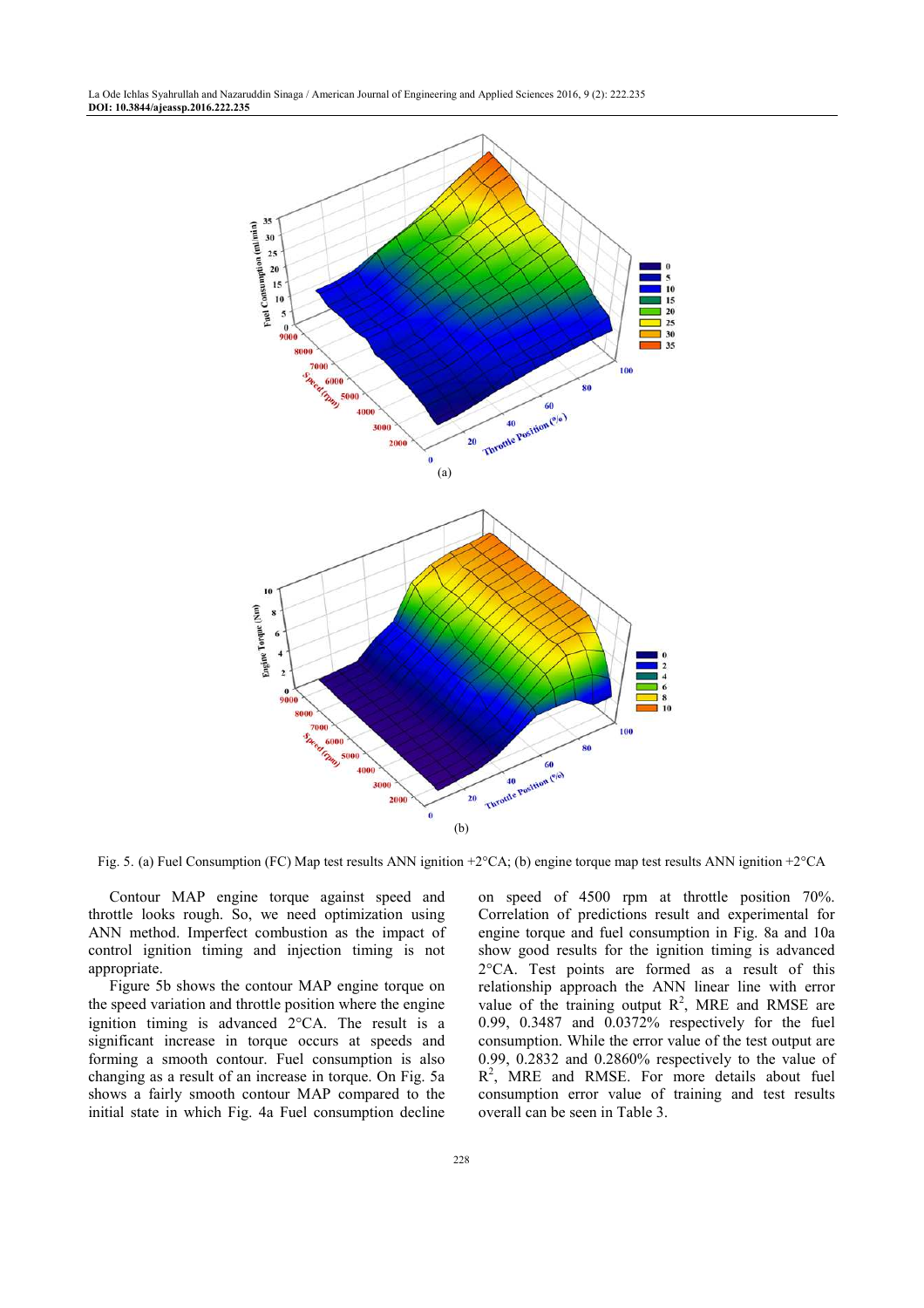| Table 3. Error value of Fuel Consumption (FC) using training and test ANN |                    |       |                       |             |                   |            |             |
|---------------------------------------------------------------------------|--------------------|-------|-----------------------|-------------|-------------------|------------|-------------|
|                                                                           |                    |       | Training output layer |             | Test output layer |            |             |
|                                                                           | Ignition<br>Timing |       |                       |             |                   |            |             |
| Train function                                                            |                    | $R^2$ | <b>MRE</b>            | <b>RMSE</b> | $R^2$             | <b>MRE</b> | <b>RMSE</b> |
| Lavenberg Marquardt Feed                                                  | $+2$               | 0.99  | 0.3487                | 0.0372      | 0.99              | 0.2832     | 0.2860      |
| Forward Back Propagation                                                  | $+3$               | 0.98  | 0.2411                | 0.0273      | 0.99              | 0.2487     | 0.3209      |
|                                                                           | $+4$               | 0.99  | 0.2872                | 0.0257      | 0.99              | 0.2673     | 0.2422      |
|                                                                           | $+5$               | 0.99  | 0.3565                | 0.0355      | 0.98              | 0.2975     | 0.2640      |



Fig. 6. (a) Fuel Consumption (FC) map test results ann ignition +3°CA; (b) Engine torque map test results ANN ignition +3°CA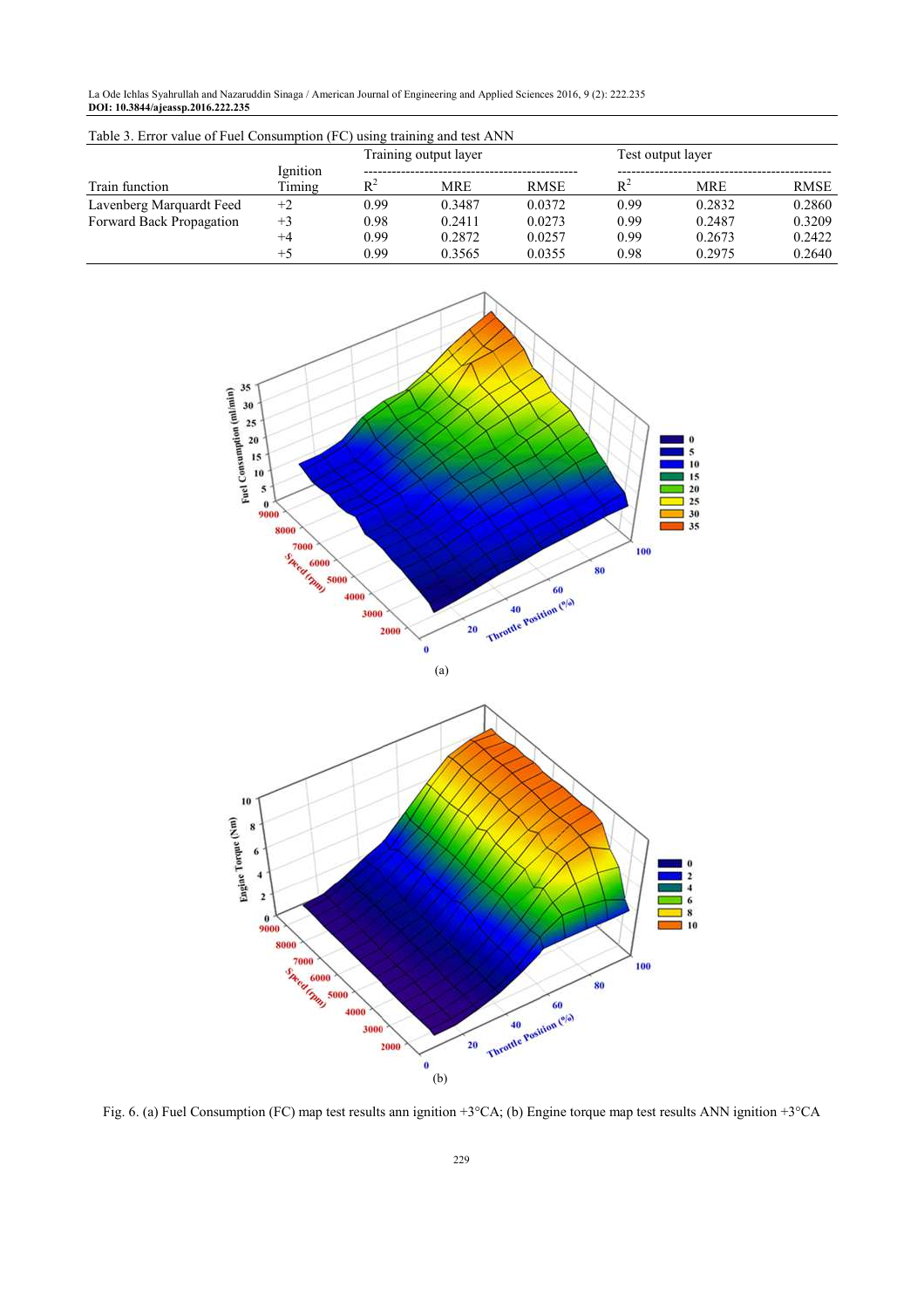

Fig. 7. (a) Fuel Consumption (FC) map test results ANN ignition +4°CA; (b) torque engine map test results ANN ignition +4°CA

| Train function           | Ignition<br>Timing | Training output layer |            |             | Test output layer |            |             |
|--------------------------|--------------------|-----------------------|------------|-------------|-------------------|------------|-------------|
|                          |                    | $R^2$                 | <b>MRE</b> | <b>RMSE</b> | $R^2$             | <b>MRE</b> | <b>RMSE</b> |
| Lavenberg Marquardt Feed | $+2$               | 0.98                  | 0.1315     | 0.8368      | 0.99              | 0.2244     | 0.8531      |
| Forward Back Propagation | $+3$               | 0.99                  | 0.1933     | 0.5643      | 0.98              | 0.2395     | 0.5788      |
|                          | $+4$               | 0.99                  | 0.3455     | 0.8743      | 0.99              | 0.3328     | 0.9754      |
|                          | $+5$               | 0.99                  | 0.4281     | 0.9753      | 0.99              | 0.3577     | 0.8864      |

Table 4. Error value of engine torque using training and test ANN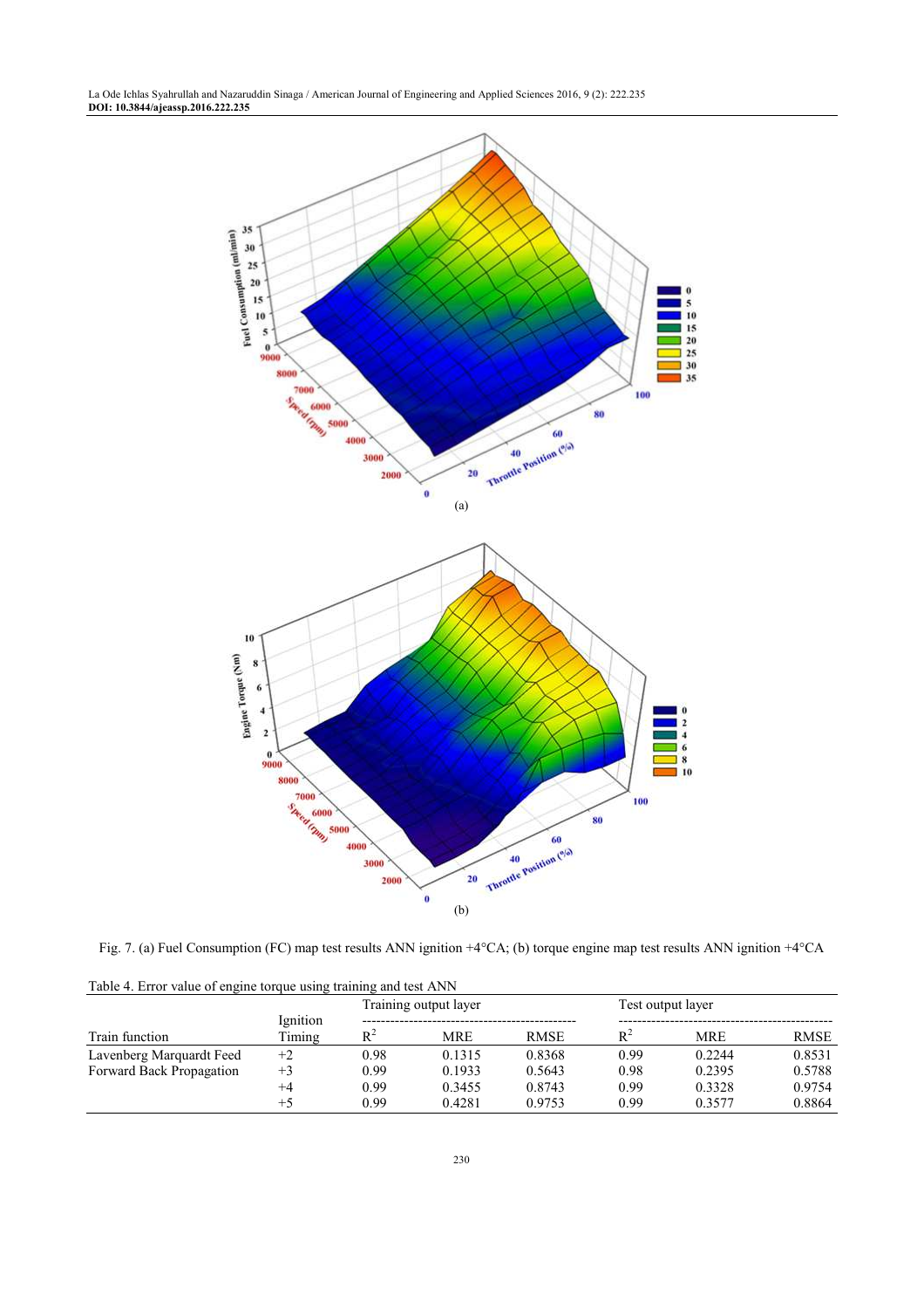Figure 6a and b show that the contour MAP fuel consumption and engine torque with the ignition timing is advanced 3°CA. The experimental results for the engine torque shows a smooth contour with an increase in torque as a result of the advancement of ignition timing as in Fig. 8b This increase triggers an fuel consumption in Fig. 6a where the contour begin smooth. ANN prediction based on input and output with advancing the ignition timing to obtain satisfactory results. Experimental as validation of the use of the ANN model as shown in Fig. 8b and 10b that the ANN predictions and experimental results for the torque and fuel consumption are good. It is visible from a small error values for the engine torque at the training outputs 0.99, 0.1933 and 0.5643% for each error value  $\mathbb{R}^2$ , MRE and RMSE. While it test output results are in small error value too, namely 0.98, 0.2395 and 0.5754% on each of R<sup>2</sup>, MRE and RMSE. Good prediction results not only in advanced ignition timing 2 and 3°CA but for the ignition

timing is advanced 4 and 5°CA also showed a good correlation between experimental and predicted of ANN results. But in Fig. 7a and b contour MAP fuel consumption and engine torque is not smooth. By advancing 4°CA can increase high torque, it resulting instability of fuel combustion. The best predictions views by the smallest of error value. Linear regression is to know the relationship between a variable with another variable. On Fig. 9a and 11a for the ignition timing +4°CA with correlated relationship where the test point between the prediction results and actually as well as Fig. 9b and 11b for ignition  $+5^{\circ}CA$  with satisfactory results. Error value of each ignition timing also small for training and test output. In more details about the calculation of the error value overall can be seen in Table 3 and 4. The results of these predictions can be received with a small percentage of error value and certainly proves that the use of ANN in optimizing and predict the engine performance is very appropriately.



Fig. 8. (a) FC predicted Vs FC actually for ignition +2°CA; (b) FC predicted Vs FC actually for ignition +3°CA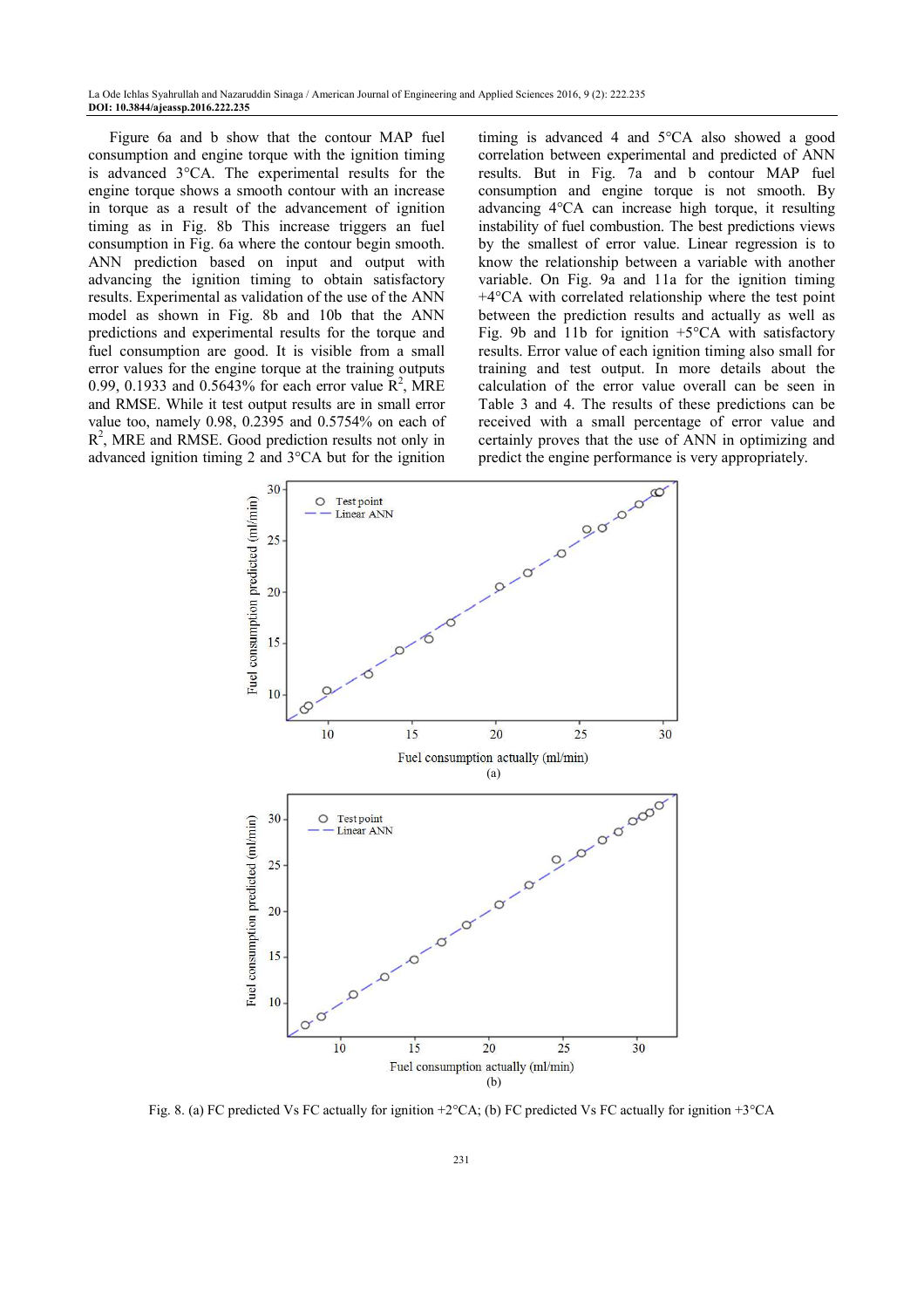

Fig. 9. (a) FC predicted Vs FC actually for ignition +4°CA; (b) FC predicted Vs FC actually for ignition +5°CA

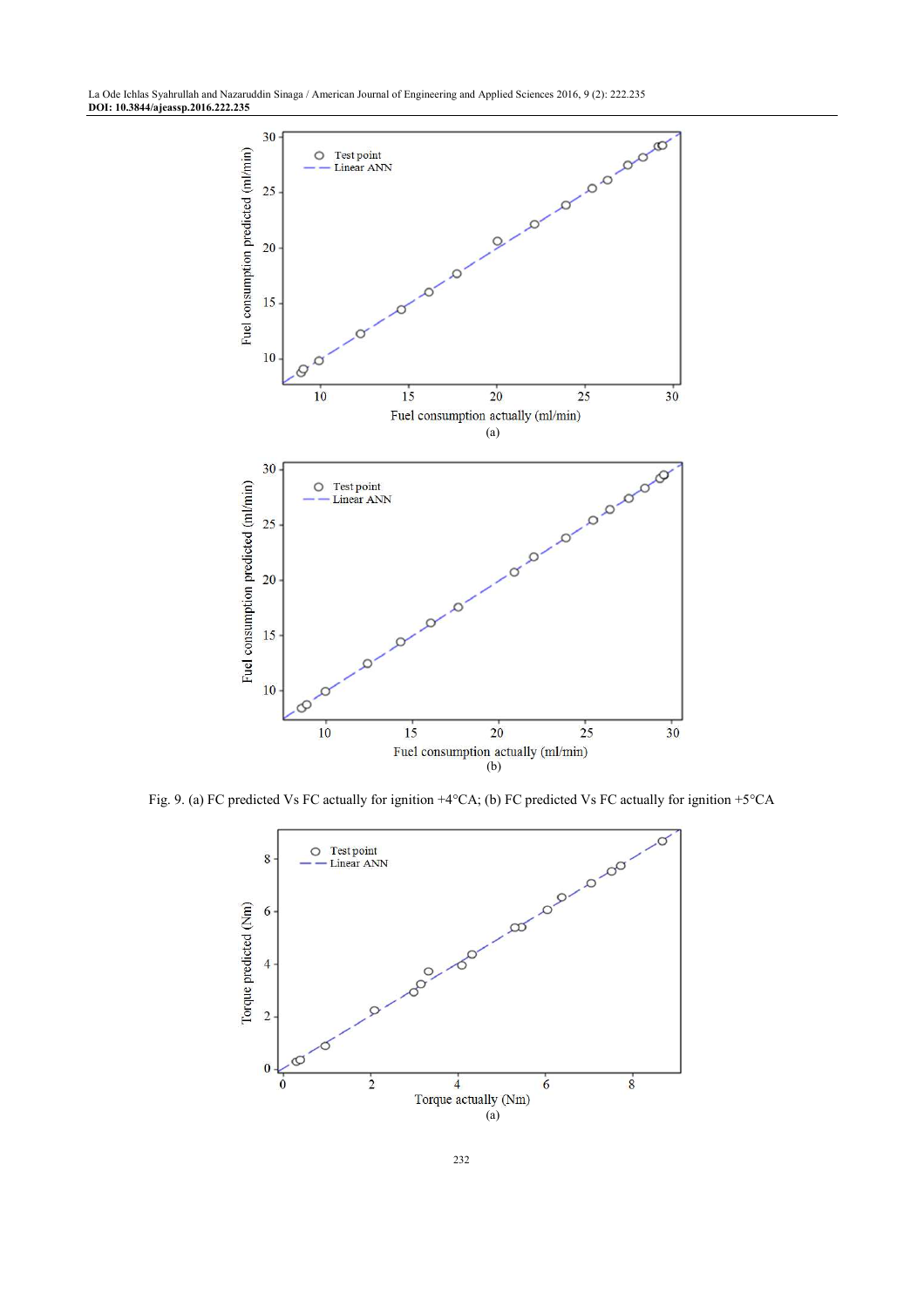

Fig. 10. (a) Torque predicted Vs torque actually for ignition +2°CA; (b) torque predicted Vs torque actually for ignition +3°CA



Fig. 11. (a) Torque predicted Vs torque actually for ignition +4°CA; (b) torque predicted Vs torque actually for ignition +5°CA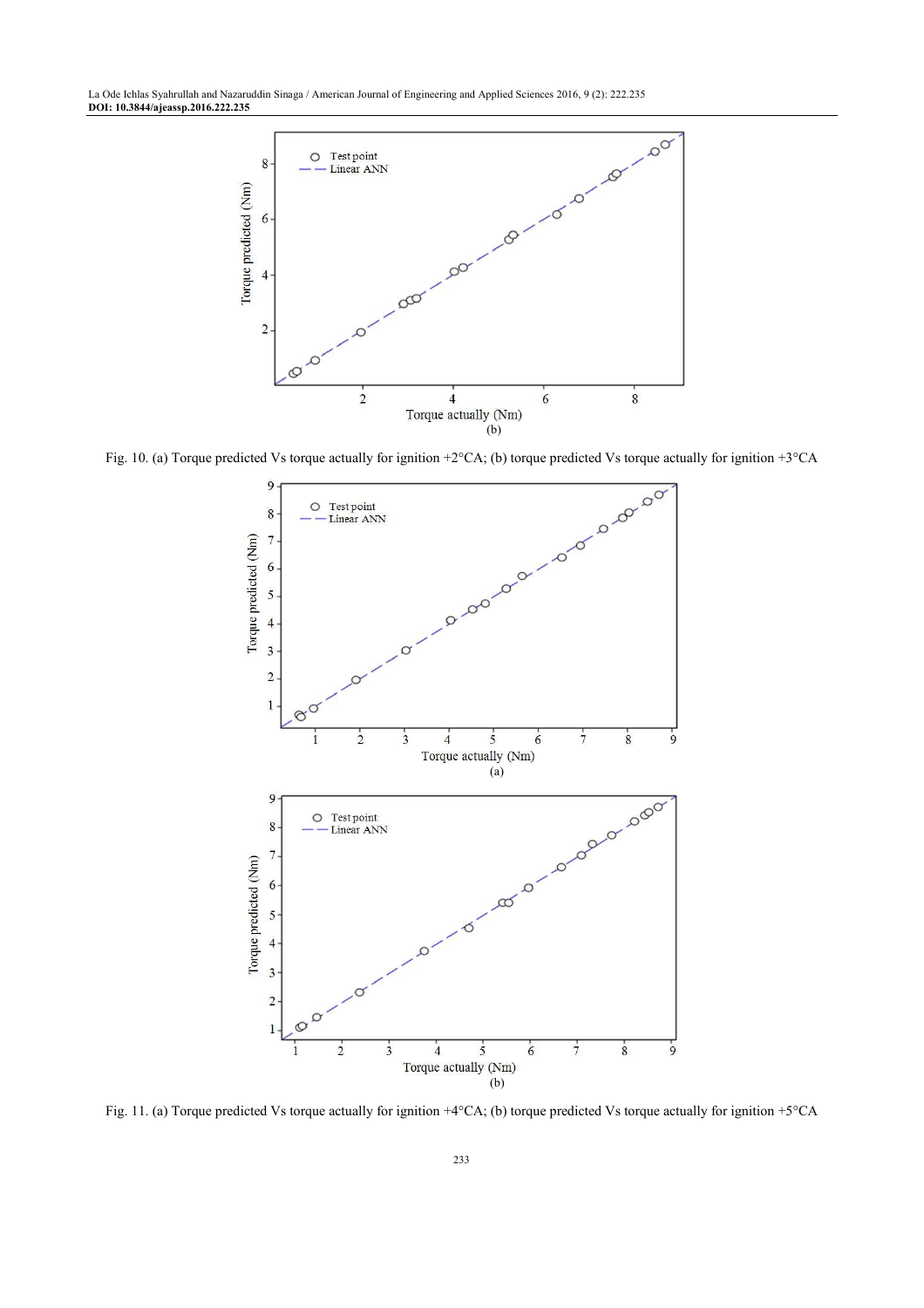# **Conclusion**

The intent of this paper is the use of Artificial Neural Network (ANN) to estimate the performance of a motorcycle with the injection system using the initial ignition timing differences. To train the network speed, throttle position, ignition timing and injection timing are used as an input and the output are Fuel Consumption (FC) and engine torque. These studies consistently use gasoline to predict fuel consumption and engine torque on the engine. Ignition timing is advanced 2°-5°CA and tested to be developed. Then ANN predicting the performance of engine that has been measured compared with test results and obtained the smooth contour MAP on ignition timing  $+2$  and  $+3$ °CA for test results engine torque and Fuel Consumption (FC). The relationship between the prediction and actually using ANN linear regression with the best accuracy. ANN model prediction accuracy of the data obtained the best error value namely regression between range 0.98-0.99, mean square error between range 0.1315-0.4281% and the root mean square error between 0.0257-0.9753% for training data, while for test data obtained the error value namely regression between range 0.98-0.99, mean square error between range 0.2244-0.3577% and root mean square error between range 0.2422-0.9754%.

Overall results indicated that the ANN can be used as an alternative way to optimize and predict the performance of a motorcycle engine. So ANN with feedforward back propagation model can be the best solution to predict accurately the performance of a motorcycle engine fuel injection system of gasoline consistently.

# **Acknowledgment**

We would like to thanks and awards firstly for Energy Efficiency and conservation laboratories, Department of engineering, University of Diponegoro (UNDIP), which is supporting this research financially and secondly for Puji Ahmad Karyadi, ST who helped in retrieval of data.

# **Author's Contributions**

**La Ode Ichlas Syahrullah:** Designed the experimental method, analysis of data, revise the results of a review paper, writing and completing of the paper.

**Nazaruddin Sinaga:** Designed the experimental method, analysis of data, revise the results of a review paper.

# **Ethics**

This article is original and contains unpublished material. The corresponding author confirms that all of the other authors have read and approved the manuscript and no ethical issues involved.

#### **References**

- Bell, A.G., 1981. Performance Tuning in Theory and Practice: Four Strokes. 1st Edn., Haynes Publishing Group, Sparkford, ISBN-10: 0854292756, pp: 252.
- Cay, Y., 2013. Prediction of a gasoline engine performance with artificial neural network. Fuel, 111: 324-331. DOI: 10.1016/j.fuel.2012.12.040
- Golcu, M., Y. Sekmen, P. Erduranlı and M.S. Salman, 2005. Artificial neural-network based modeling of variable valve-timing in a spark-ignition engine. Applied Energy, 8: 187-197.

DOI: 10.1016/j.apenergy.2004.07.008

- Heywood, J.B., 1988. Internal Combustion Engine Fundamentals. 1st Edn., McGraw-Hill, New York, ISBN-10: 007028637X, pp: 930.
- Ilangkumaran, M., G. Sakthivel and G. Nagarajan, 2015. Artificial neural network approach to predict the engine performance of fish oil biodiesel with diethyl eter using back propagation algorithm. Int. J. Ambient Energy. DOI: 10.1080/01430750.2014.984082
- Jahirul, M.I., R. Saidur and H.H. Masjuki, 2009. Application of artificial neural network to predict brake specific fuel consumption of retrofitted CNG engine. Int. J. Mechan. Mater. Eng., 4: 249-255.
- Jahirul, M.I., R. Saidur, H.H. Masjuki, M.A. Kalam and M.M. Rashi, 2013. Application of Artificial Neural Network (ANN) for prediction the performance of duala-fuel internal combustion engine. Hongkong Instit. Engineers Trans., 16: 14-20. DOI: 10.1080/1023697X.2009.10668146
- Jha, G.K., 2004. Artificial neural networks. Indian Agricultural Research Institute.
- Kullolli, S., G. Sakthivel and M. Ilangkumaran, 2014. A neural network model for the prediction of compression ignition engine performance at different injection timings. Int. J. Ambient Energy. DOI: 10.1080/01430750.2014.931297
- Li, J., C.M. Gong, Y. Su, H.L. Dou and X.J. Liu, 2010. Effect of injection and ignition timings on performance and emissions from a spark-ignition engine fueled with methanol. Fuel, 89: 3919-3925. DOI: 10.1016/j.fuel.2010.06.038
- Mohan, B., W. Yang and S.K. Chou, 2013. Fuel injection strategies for performance improvement and emissions reduction in compression ignition engines-a review. Renewable Sustainable Energy Rev., 28: 664-676.

DOI: 10.1016/j.rser.2013.08.051

Oguz, H., I. Saritas and H.E. Baydan, 2010. Prediction of diesel engine using biofuels with artificial neural network. Expert Syst. Applic., 37: 6579-6586. DOI: 10.1016/j.eswa.2010.02.128